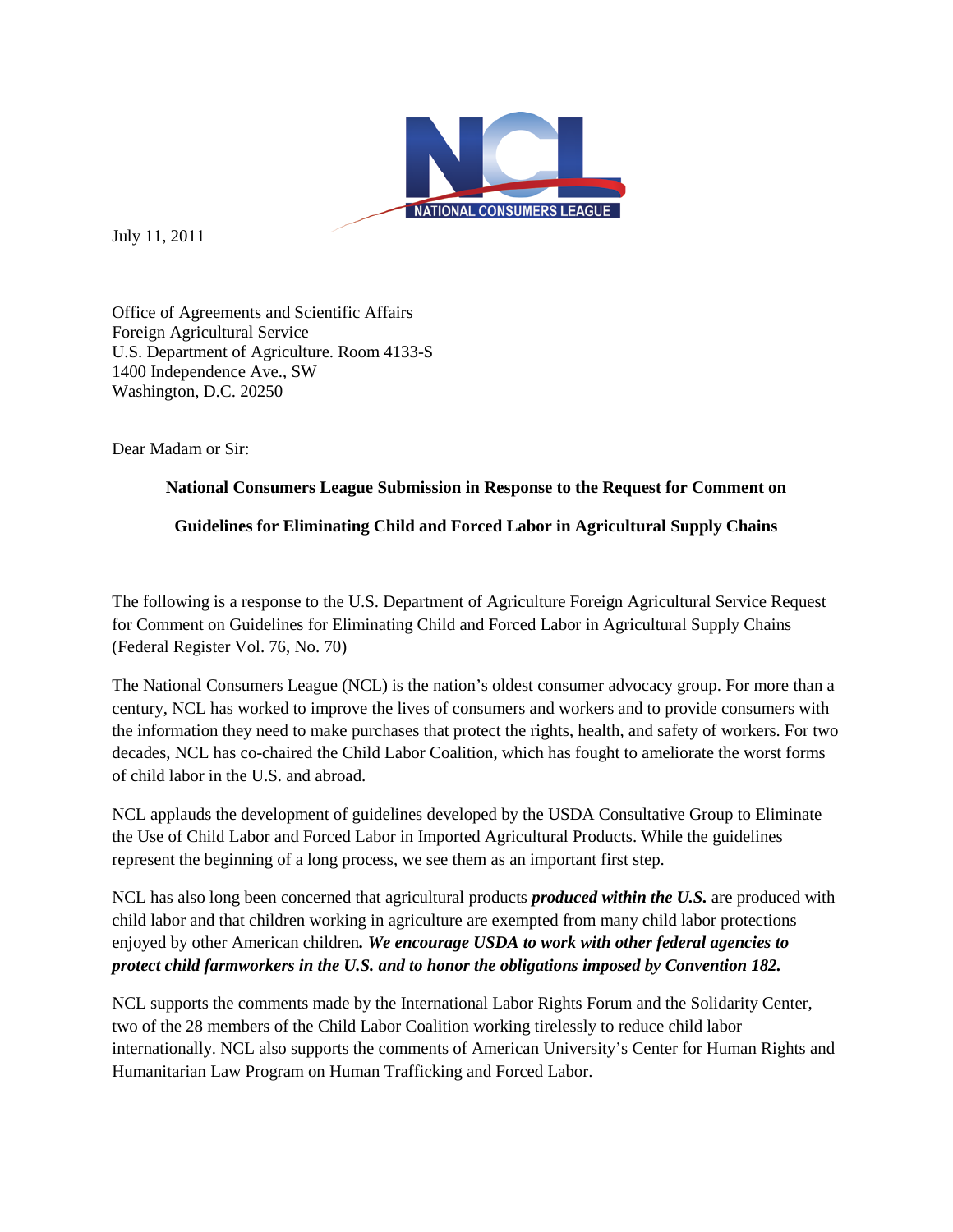### **Comments**

### **Publicly available standards**

NCL agrees that standards should be posted on company web sites and conspicuously posted in locations where workers can read and understand them. These postings should occur at every location along the supply chain.

#### **Independent expert**

NCL joins other commenters in recommending that companies should be encouraged or required to hire third party, independent experts to identify areas of child/forced labor risk along chains and that company's own pricing and procurement policies and their impact on forced and child labor should be examined by these experts.

### **Complaints**

NCL agrees that companies should ensure that a safe and accessible channel is available to workers and other stakeholders to lodge complaints, including through independent monitors and verifiers. Company should [ADD: accept anonymous complaints and] also ensure that a transparent and accessible communications protocol is in place to notify victims and other affected stakeholders of complaints received and outcomes, with appropriate safeguards to protect victim's [ADD: and whistleblower's] privacy.

It is important to ensure that anonymous complaints will be accepted and investigated as workers in many countries are often afraid of coming forward openly and so consequently suffer in silence out of fear of retaliation.

We also recommend that the identity of whistleblowers, in addition to victims, is protected. This amendment is particularly important because whistleblowers might be in a position to speak up when workers are too afraid to report a violation.

# **Monitoring**

NCL agrees with commenters that companies should hire outside experts to assist in the development of monitoring tools based on its standards on child labor and forced labor.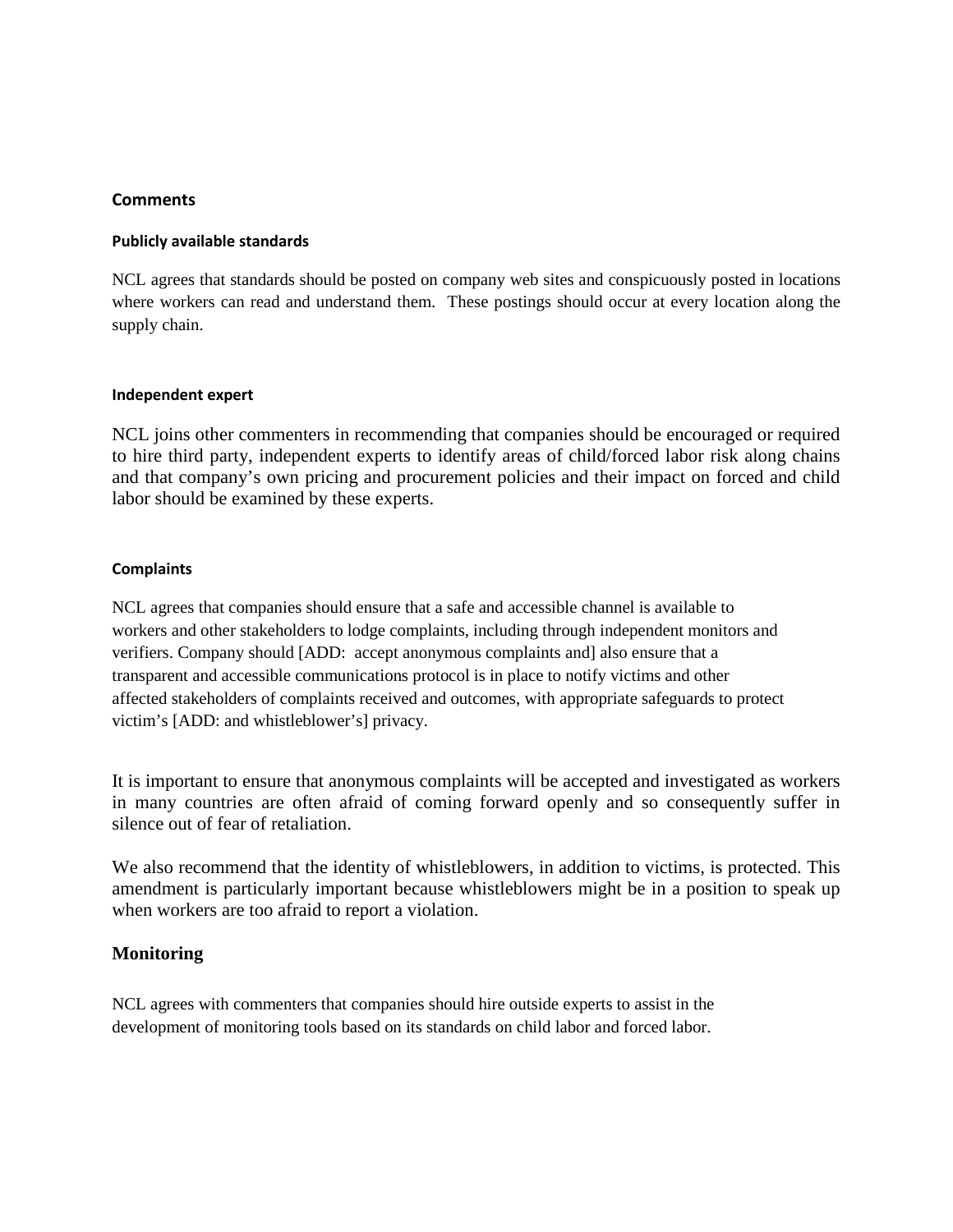### **Company Program Elements**

• Under sub-section A. 1., the guidelines rightly reference the ILO's standards on child labor and forced labor. This section would be strengthened by also referencing ILO core labor standards more generally (particularly freedom of association and collective bargaining), since compliance with and respect for broader labor standards would play an important role in reducing the likelihood of child labor or forced labor in the workplace.

• workers within a supply chain enterprise are the most effective supply chain monitors. Under subsection A. 2, the guidelines would be improved by noting the importance of involving workers and their representative organizations in mapping the supply chain and identifying high risk areas.

• Sub-section B. explicitly mentions workers and their unions as key stakeholders who should be engaged in company-initiated communication. NCL approves of this approach.

• Under the same sub-section, the guidelines note that the "company should ensure that a safe and accessible channel is available to workers…to lodge complaints…" A"safe and accessible channel" only exists when the rights and ability of workers to self-organize—free of both employer and government interference, control and/or retribution—are vigorously enforced. Only then are workers truly free to effectively gather and convey important case-specific and systemic concerns to the company. Freedom of association and enabling the development of independent, democratic, and representative trade unions provide a sustainable domestic interest group uniquely capable of providing long-term protection against child labor, forced labor and other types of slavery. Just as labor unions routinely extend and compliment the enforcement capacities of governments in the arena of workplace safety, so too do they serve as protections against forced and child labor in a workplace. When there is a legitimate organization of workers with, workplace- level union representatives, workplace standards rise and labor laws are honored. Collective bargaining agreements, when achieved, further improve the workplace in these regards.

• Sub-section C.1. refers to remediation. The guidelines could be strengthened by noting that the remediation plan should be executed expeditiously.

• Quota systems in agricultural production are often one of the many causes of child labor and forced labor. Company programs should seriously consider abolishing quota systems within their supply chains and moving to a decent wage system. Piece-rate payment systems encourage child labor and should be eliminated or discouraged.

### **Independent Third-Party Review**

• Consideration should be given to the challenges of domestic versus international verification or monitoring parties. In some cases, particularly where local or national governments or members of government are complicit in child labor or forced labor, unannounced visits by international parties become extremely difficult.

• Third party monitors and verifiers should all be required to work with unions where they exist to identify problems, to facilitate interviews with workers, etc. If a union does not exist in a workplace,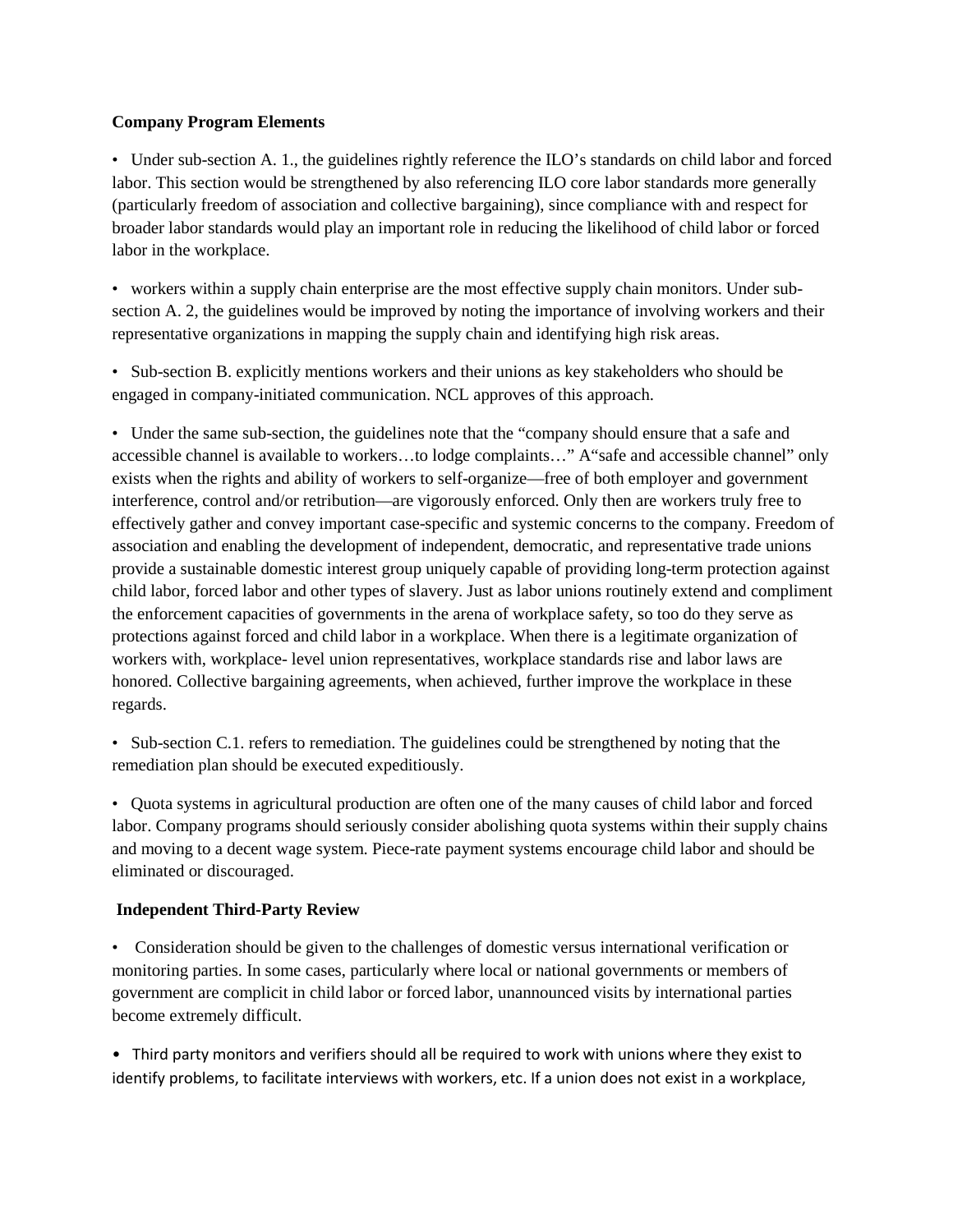mechanisms should be created to ensure that the legitimate and independent voice of workers is still included in the investigations, deliberations and reports of third party monitors and verifiers.

#### *Dissemination and Implementation*

NCL supports the recommendation of the Center for Human Rights and Humanitarian Law that the State Department's Bureau of Democracy, Human Rights and Labor (DRL) with support from the Department of Labor should house a continued initiative to promote and implement the Guidelines developed by the Consultative Group. We agree that it is important to educate key stakeholders, from the business community, civil society and government about the Guidelines and how the Guidelines should be applied in supply chains.

## *Providing Oversight on Implementation of the Guidelines*

We also agree that in addition to educating stakeholders and disseminating information publicly about the Guidelines, DRL should also provide oversight on the appropriate implementation of the Guidelines. With the successful promotion of the Guidelines, we anticipate additional demand for third-party, independent monitoring and verification programs. With scores of companies and third party initiatives claiming to address issues of forced and child labor, DRL should assess the work of these initiatives and provide a publicly accessible list of those programs that appropriately fulfill the criteria in the Guidelines. This compilation of acceptable programs should continue to be assessed and updated over time and we encourage DRL to work with each initiative to identify new ways to strengthen their programs.

### *Ombudsman*

A key component in any initiative seeking to protect labor rights is an accessible system for workers, civil society organizations and concerned parties to lodge complaints and for those complaints to be settled appropriately. The report recommends that for company child labor policies to be comprehensive, company verification programs should require third-party monitoring and verification programs that are able to demonstrate experience, competence, independence, impartiality, and access to a confidential complaint mechanism for whistleblowers when companies and their third-party initiatives fail to meet the criteria in practice. If third-party initiatives do not meet the criteria, third party initiatives may contribute to the negative impact of business policies on workers and local communities by providing misleading information to the consumer. Therefore, DRL should provide a forum that can (1) accept complaints concerning the policy or practice of a third-party initiative and the company, (2) conduct investigations and (3) offer dispute resolution and adjudication for complainants. If the initiatives